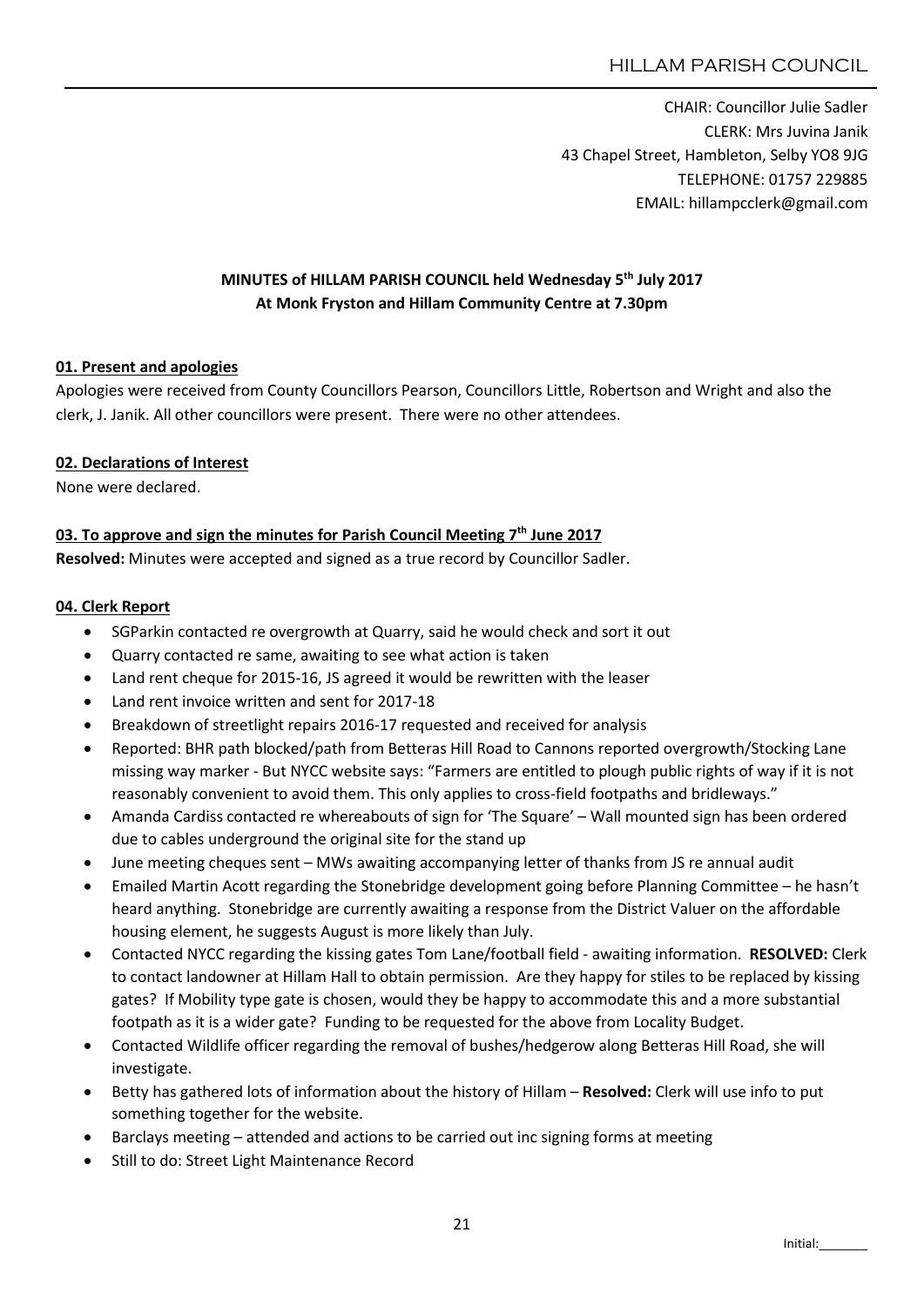### 05. Finance Matters:

|                                                    | Cashbook<br><b>Opening Balances</b><br>31 May 2017: | Receipts |           | <b>CASHBOOK</b> | <b>BANK</b><br><b>STATEMENT</b> |  |  |  |  |  |
|----------------------------------------------------|-----------------------------------------------------|----------|-----------|-----------------|---------------------------------|--|--|--|--|--|
|                                                    |                                                     |          | Payments  | Closing         |                                 |  |  |  |  |  |
|                                                    |                                                     |          |           | Balance at      | Balance at                      |  |  |  |  |  |
|                                                    |                                                     |          |           | 26 June 17      | 26 June 17                      |  |  |  |  |  |
| Reserve                                            | £5212.61                                            |          |           | £5212.61        | Not r'cd                        |  |  |  |  |  |
| Account                                            |                                                     |          |           |                 |                                 |  |  |  |  |  |
| Current                                            | £12,753.27                                          | £0       | £3,813.79 | £8939.48        | £9097.58                        |  |  |  |  |  |
| Account                                            |                                                     |          |           |                 |                                 |  |  |  |  |  |
| £ 9097.58 - 146.60 (583) - 11.50 (577) = £ 8939.48 |                                                     |          |           |                 |                                 |  |  |  |  |  |
| The cash book and the bank statement reconcile     |                                                     |          |           |                 |                                 |  |  |  |  |  |

a) Resolved: The financial report and reconciliation for JUNE was provided and accepted.

\*It was noted that the Streetlight Repairs cost looks high – but this accounts for the repair work undertaken in 2016- 17 as no invoice was received from NYCC during this period.

### b) Agree and approve JUNE payments

| å<br>Cheque | Payee            | <b>Details</b>              |  | <b>TOTAL COST</b> |  |   | <b>VAT: To</b><br><b>Reclaim</b> |  |  |
|-------------|------------------|-----------------------------|--|-------------------|--|---|----------------------------------|--|--|
|             | 584 Juvina Janik | Clerk Salary                |  | .32               |  |   |                                  |  |  |
|             | 585 JOHN HARRON  | PAYROLL ADMIN APR - JUNE 17 |  | 38.25             |  |   |                                  |  |  |
|             |                  | <b>TOTAL JUNE SPEND E</b>   |  | 249.57            |  | f |                                  |  |  |
|             |                  | TOTAL ANNUAL SPENDL E       |  | 5,717.65          |  |   | 534.15                           |  |  |

Resolved: Payments were approved and it was agreed that invoices and cheques would be inspected and cheques signed at the end of the meeting.

## c) Internal Controls update

Cllr Mitchell had requested the MAY 2017 transactions, statement and cashbook to reconcile. The items were checked and the Internal Controls checklist was completed. Signed off by Cllr Sadler.

## 06. Approve the proposed amendment to the Financial Standing Orders

Resolved: The amendments to the Financial Standing Orders were discussed and it was resolved to approve the amendments in order to allow for unavoidable financial write offs. This is due to the credit discrepancy identified in the 2015-16 annual return which has now been adjusted by Patricia Birch. Proposed by Cllr Tuddenham and seconded by Cllr Mitchell.

# 07. Article for Hillam News explaining the Parish Council's responsibilities

Still outstanding

# 08. Discuss the installation of two kissing gates, Tom Lane PROW

Resolved: As discussed during Clerk's report

# 09. Approval of the spend to purchase a current map showing Hillam Public Rights of Way

The maps are no longer required because Cllr Wright sourced and supplied them.

# 10. Updates from meetings attended by councillors

# Burial Board meeting – cancelled

Monk Fryston Education Foundation: Rector John Hetherington is standing down, as is M. Vernon. B. Holmes will be Chair until a new rector is appointed.